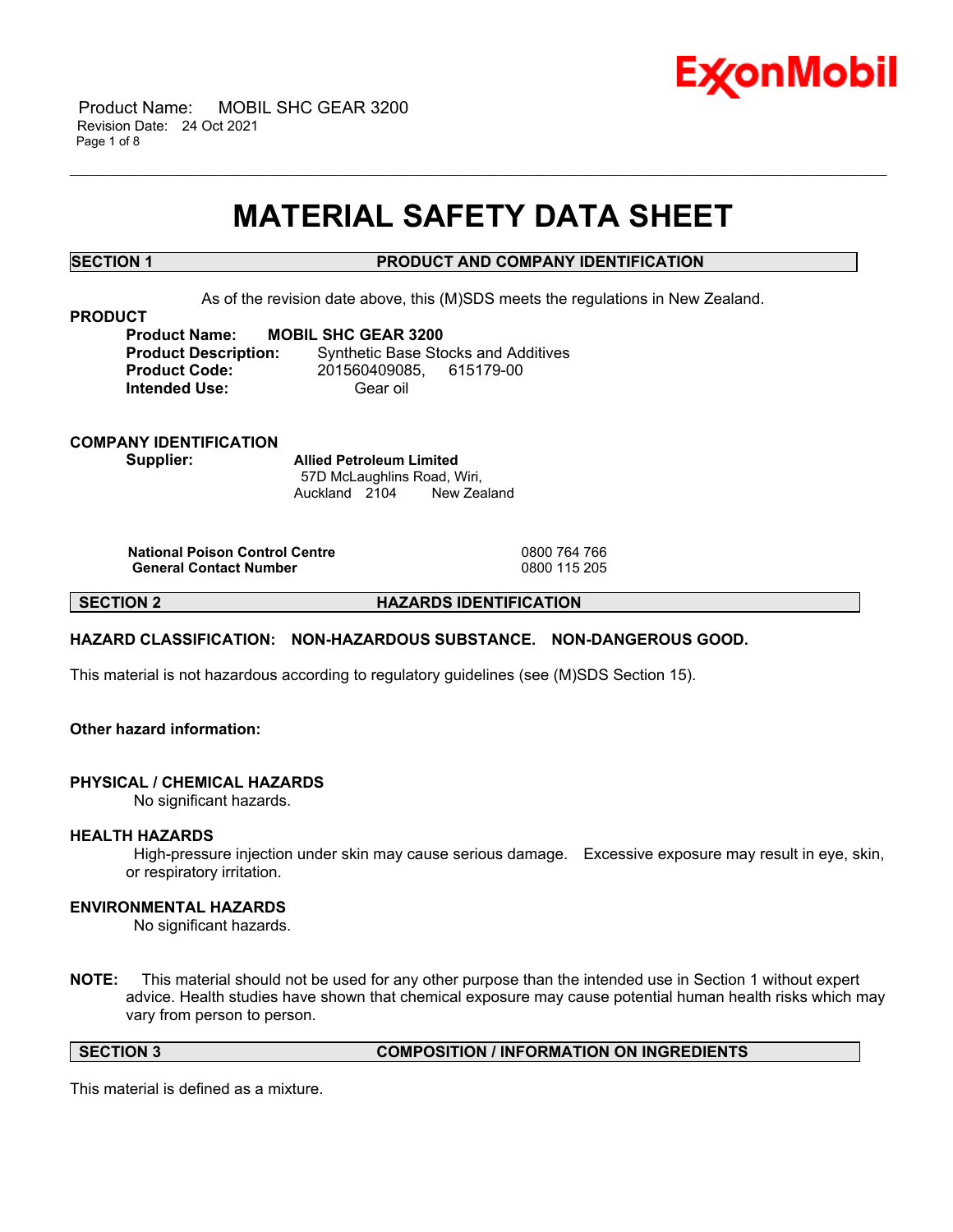

 Product Name: MOBIL SHC GEAR 3200 Revision Date: 24 Oct 2021 Page 2 of 8

### **Hazardous Substance(s) or Complex Substance(s) required for disclosure**

| <b>Name</b>                                                              | CAS#           | Concentration*   | <b>GHS Hazard Codes</b>                                                            |
|--------------------------------------------------------------------------|----------------|------------------|------------------------------------------------------------------------------------|
| AMINES. C12-14-TERT-ALKYL                                                | 68955-53-3     | $0.1 - 5.25\%$   | H302, H311, H317, H330(2),<br>H314(1B), H400(M factor 1),<br>$H410(M$ factor 1)    |
| BENZENAMINE, N-PHENYL-, REACTION PRODUCTS WITH<br>2.4.4-TRIMETHYLPENTENE | 68411-46-1     | $1 - 5\%$        | H316, H402, H412                                                                   |
| LONG-CHAIN ALKENYL AMINE                                                 | $112 - 90 - 3$ | $0.01 - 5.025\%$ | H302, H304, H335.<br>H314(1B), H373, H400(M<br>factor $10$ ), H410(M factor $10$ ) |

\_\_\_\_\_\_\_\_\_\_\_\_\_\_\_\_\_\_\_\_\_\_\_\_\_\_\_\_\_\_\_\_\_\_\_\_\_\_\_\_\_\_\_\_\_\_\_\_\_\_\_\_\_\_\_\_\_\_\_\_\_\_\_\_\_\_\_\_\_\_\_\_\_\_\_\_\_\_\_\_\_\_\_\_\_\_\_\_\_\_\_\_\_\_\_\_\_\_\_\_\_\_\_\_\_\_\_\_\_\_\_\_\_\_\_\_\_\_

\* All concentrations are percent by weight unless ingredient is a gas. Gas concentrations are in percent by volume. Other ingredients determined not to be hazardous.

#### **SECTION 4 FIRST AID MEASURES**

### **INHALATION**

Remove from further exposure. For those providing assistance, avoid exposure to yourself or others. Use adequate respiratory protection. If respiratory irritation, dizziness, nausea, or unconsciousness occurs, seek immediate medical assistance. If breathing has stopped, assist ventilation with a mechanical device or use mouth-to-mouth resuscitation.

# **SKIN CONTACT**

Wash contact areas with soap and water. If product is injected into or under the skin, or into any part of the body, regardless of the appearance of the wound or its size, the individual should be evaluated immediately by a physician as a surgical emergency. Even though initial symptoms from high pressure injection may be minimal or absent, early surgical treatment within the first few hours may significantly reduce the ultimate extent of injury.

#### **EYE CONTACT**

Flush thoroughly with water. If irritation occurs, get medical assistance.

#### **INGESTION**

First aid is normally not required. Seek medical attention if discomfort occurs.

### **SECTION 5 FIRE FIGHTING MEASURES**

### **EXTINGUISHING MEDIA**

**Appropriate Extinguishing Media:** Use water fog, foam, dry chemical or carbon dioxide (CO2) to extinguish flames.

**Inappropriate Extinguishing Media:** Straight streams of water

### **FIRE FIGHTING**

**Fire Fighting Instructions:** Evacuate area. Prevent run-off from fire control or dilution from entering streams, sewers or drinking water supply. Fire-fighters should use standard protective equipment and in enclosed spaces, self-contained breathing apparatus (SCBA). Use water spray to cool fire exposed surfaces and to protect personnel.

**Hazardous Combustion Products:** Aldehydes, Incomplete combustion products, Oxides of carbon, Smoke, Fume, Sulphur oxides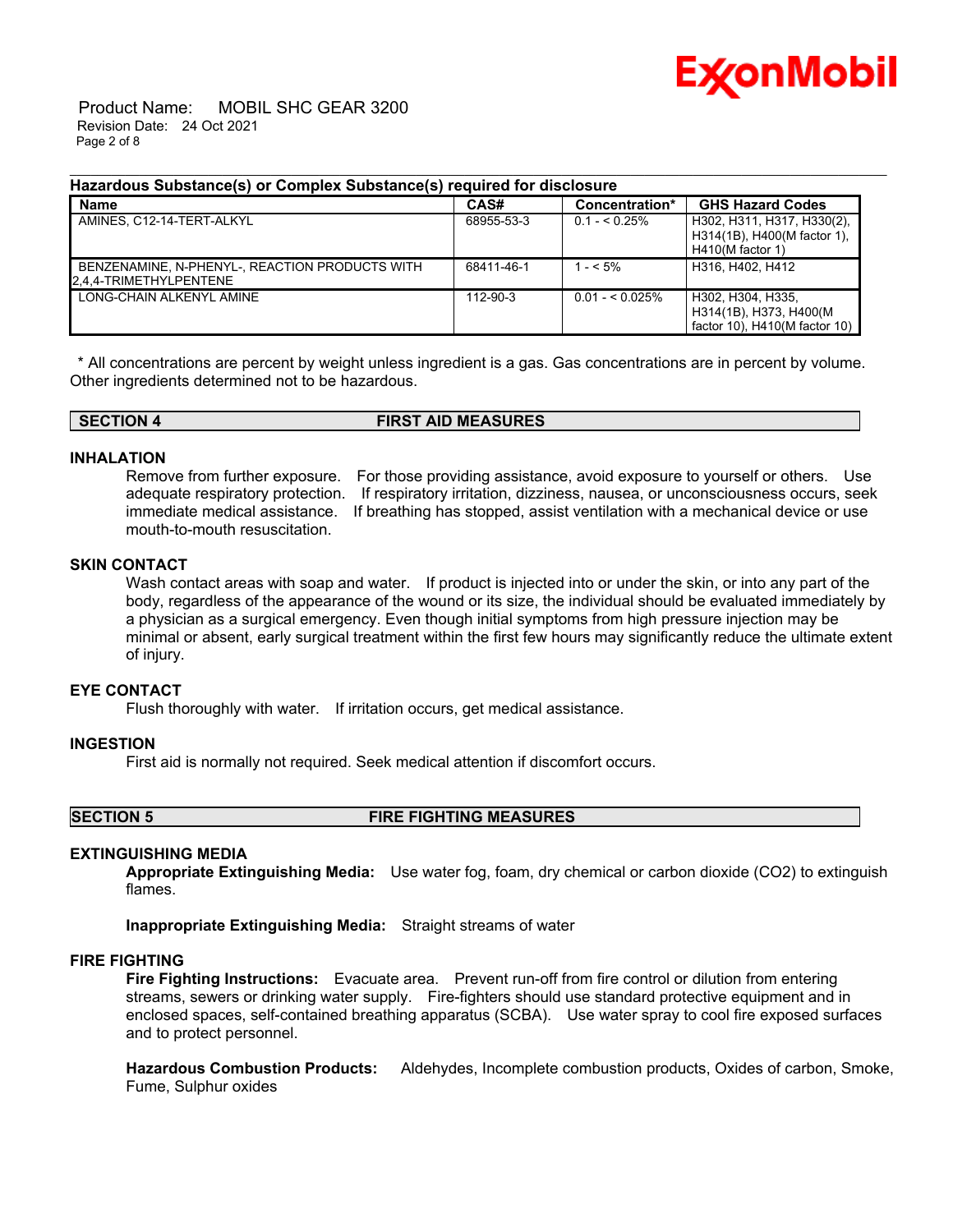

 Product Name: MOBIL SHC GEAR 3200 Revision Date: 24 Oct 2021 Page 3 of 8

### **FLAMMABILITY PROPERTIES Flash Point [Method]:** >210°C (410°F) [ASTM D-92] **Flammable Limits (Approximate volume % in air):** LEL: 0.9 UEL: 7.0

**Autoignition Temperature:** N/D

### **SECTION 6 ACCIDENTAL RELEASE MEASURES**

# **NOTIFICATION PROCEDURES**

In the event of a spill or accidental release, notify relevant authorities in accordance with all applicable regulations.

\_\_\_\_\_\_\_\_\_\_\_\_\_\_\_\_\_\_\_\_\_\_\_\_\_\_\_\_\_\_\_\_\_\_\_\_\_\_\_\_\_\_\_\_\_\_\_\_\_\_\_\_\_\_\_\_\_\_\_\_\_\_\_\_\_\_\_\_\_\_\_\_\_\_\_\_\_\_\_\_\_\_\_\_\_\_\_\_\_\_\_\_\_\_\_\_\_\_\_\_\_\_\_\_\_\_\_\_\_\_\_\_\_\_\_\_\_\_

# **PROTECTIVE MEASURES**

Avoid contact with spilled material. See Section 5 for fire fighting information. See the Hazard Identification Section for Significant Hazards. See Section 4 for First Aid Advice. See Section 8 for advice on the minimum requirements for personal protective equipment. Additional protective measures may be necessary, depending on the specific circumstances and/or the expert judgment of the emergency responders.

# **SPILL MANAGEMENT**

**Land Spill:** Stop leak if you can do so without risk. Recover by pumping or with suitable absorbent.

**Water Spill:** Stop leak if you can do so without risk. Confine the spill immediately with booms. Warn other shipping. Remove from the surface by skimming or with suitable absorbents. Seek the advice of a specialist before using dispersants.

Water spill and land spill recommendations are based on the most likely spill scenario for this material; however, geographic conditions, wind, temperature, (and in the case of a water spill) wave and current direction and speed may greatly influence the appropriate action to be taken. For this reason, local experts should be consulted. Note: Local regulations may prescribe or limit action to be taken.

# **ENVIRONMENTAL PRECAUTIONS**

Large Spills: Dyke far ahead of liquid spill for later recovery and disposal. Prevent entry into waterways, sewers, basements or confined areas.

# **SECTION 7 HANDLING AND STORAGE**

# **HANDLING**

Prevent small spills and leakage to avoid slip hazard. Material can accumulate static charges which may cause an electrical spark (ignition source). When the material is handled in bulk, an electrical spark could ignite any flammable vapors from liquids or residues that may be present (e.g., during switch-loading operations). Use proper bonding and/or earthing procedures. However, bonding and earthing may not eliminate the hazard from static accumulation. Consult local applicable standards for guidance. Additional references include American Petroleum Institute 2003 (Protection Against Ignitions Arising out of Static, Lightning and Stray Currents) or National Fire Protection Agency 77 (Recommended Practice on Static Electricity) or CENELEC CLC/TR 50404 (Electrostatics - Code of practice for the avoidance of hazards due to static electricity).

**Static Accumulator:** This material is a static accumulator.

# **STORAGE**

The type of container used to store the material may affect static accumulation and dissipation. Do not store in open or unlabelled containers.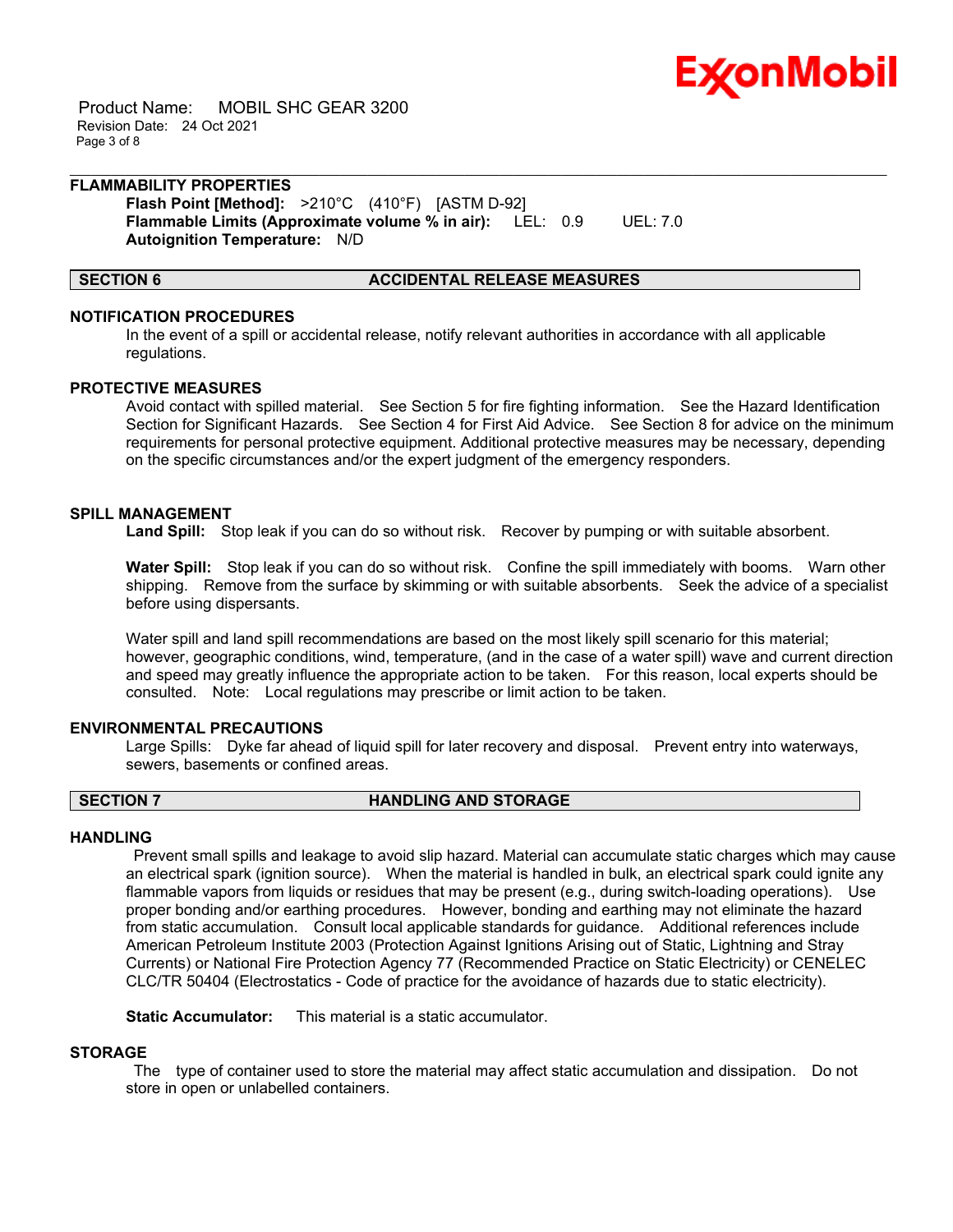

 Product Name: MOBIL SHC GEAR 3200 Revision Date: 24 Oct 2021 Page 4 of 8

#### **SECTION 8 EXPOSURE CONTROLS / PERSONAL PROTECTION**

**Exposure limits/standards for materials that can be formed when handling this product:** When mists/aerosols can occur the following is recommended:  $5 \text{ mg/m}^3$  - ACGIH TLV (inhalable fraction).

\_\_\_\_\_\_\_\_\_\_\_\_\_\_\_\_\_\_\_\_\_\_\_\_\_\_\_\_\_\_\_\_\_\_\_\_\_\_\_\_\_\_\_\_\_\_\_\_\_\_\_\_\_\_\_\_\_\_\_\_\_\_\_\_\_\_\_\_\_\_\_\_\_\_\_\_\_\_\_\_\_\_\_\_\_\_\_\_\_\_\_\_\_\_\_\_\_\_\_\_\_\_\_\_\_\_\_\_\_\_\_\_\_\_\_\_\_\_

#### **Biological limits**

No biological limits allocated.

NOTE: Limits/standards shown for guidance only. Follow applicable regulations.

#### **ENGINEERING CONTROLS**

The level of protection and types of controls necessary will vary depending upon potential exposure conditions. Control measures to consider:

No special requirements under ordinary conditions of use and with adequate ventilation.

### **PERSONAL PROTECTION**

Personal protective equipment selections vary based on potential exposure conditions such as applications, handling practices, concentration and ventilation. Information on the selection of protective equipment for use with this material, as provided below, is based upon intended, normal usage.

**Respiratory Protection:** If engineering controls do not maintain airborne contaminant concentrations at a level which is adequate to protect worker health, an approved respirator may be appropriate. Respirator selection, use, and maintenance must be in accordance with regulatory requirements, if applicable. Types of respirators to be considered for this material include:

No special requirements under ordinary conditions of use and with adequate ventilation. Particulate

For high airborne concentrations, use an approved supplied-air respirator, operated in positive pressure mode. Supplied air respirators with an escape bottle may be appropriate when oxygen levels are inadequate, gas/vapour warning properties are poor, or if air purifying filter capacity/rating may be exceeded.

**Hand Protection:** Any specific glove information provided is based on published literature and glove manufacturer data. Glove suitability and breakthrough time will differ depending on the specific use conditions. Contact the glove manufacturer for specific advice on glove selection and breakthrough times for your use conditions. Inspect and replace worn or damaged gloves. The types of gloves to be considered for this material include:

No protection is ordinarily required under normal conditions of use. Nitrile,Viton

**Eye Protection:** If contact is likely, safety glasses with side shields are recommended.

**Skin and Body Protection:** Any specific clothing information provided is based on published literature or manufacturer data. The types of clothing to be considered for this material include:

No skin protection is ordinarily required under normal conditions of use. In accordance with good industrial hygiene practices, precautions should be taken to avoid skin contact.

**Specific Hygiene Measures:** Always observe good personal hygiene measures, such as washing after handling the material and before eating, drinking, and/or smoking. Routinely wash work clothing and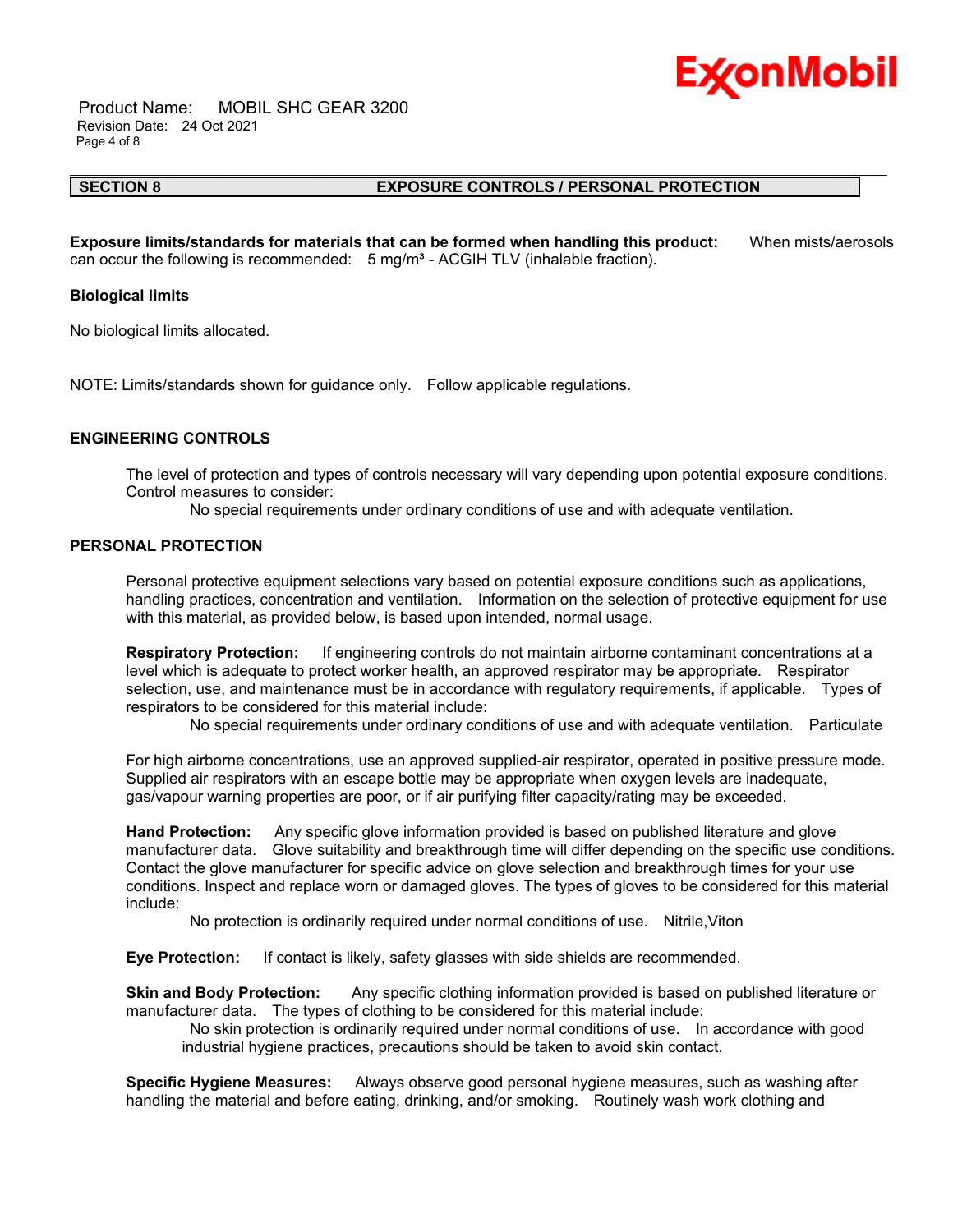

 Product Name: MOBIL SHC GEAR 3200 Revision Date: 24 Oct 2021 Page 5 of 8

> protective equipment to remove contaminants. Discard contaminated clothing and footwear that cannot be cleaned. Practice good housekeeping.

\_\_\_\_\_\_\_\_\_\_\_\_\_\_\_\_\_\_\_\_\_\_\_\_\_\_\_\_\_\_\_\_\_\_\_\_\_\_\_\_\_\_\_\_\_\_\_\_\_\_\_\_\_\_\_\_\_\_\_\_\_\_\_\_\_\_\_\_\_\_\_\_\_\_\_\_\_\_\_\_\_\_\_\_\_\_\_\_\_\_\_\_\_\_\_\_\_\_\_\_\_\_\_\_\_\_\_\_\_\_\_\_\_\_\_\_\_\_

#### **ENVIRONMENTAL CONTROLS**

Comply with applicable environmental regulations limiting discharge to air, water and soil. Protect the environment by applying appropriate control measures to prevent or limit emissions.

#### **SECTION 9 PHYSICAL AND CHEMICAL PROPERTIES**

**Note: Physical and chemical properties are provided for safety, health and environmental considerations only and may not fully represent product specifications. Contact the Supplier for additional information.**

### **GENERAL INFORMATION**

**Physical State:** Liquid **Colour:** Pale Yellow **Odour:** Characteristic **Odour Threshold:** N/D

**IMPORTANT HEALTH, SAFETY, AND ENVIRONMENTAL INFORMATION**

**Relative Density (at 15 °C):** 0.89 [ASTM D1298] **Flammability (Solid, Gas):** N/A **Flash Point [Method]:** >210°C (410°F) [ASTM D-92] **Flammable Limits (Approximate volume % in air):** LEL: 0.9 UEL: 7.0 **Autoignition Temperature:** N/D **Boiling Point / Range:** > 316°C (600°F) [Estimated] **Decomposition Temperature:** N/D **Vapour Density (Air = 1):** > 2 at 101 kPa [Estimated] **Vapour Pressure:** < 0.013 kPa (0.1 mm Hg) at 20 °C [Estimated] **Evaporation Rate (n-butyl acetate = 1):** N/D **pH:** N/A **Log Pow (n-Octanol/Water Partition Coefficient):** > 3.5 [Estimated] **Solubility in Water:** Negligible **Viscosity:** 3200 cSt (3200 mm2/sec) at 40ºC | 171 cSt (171 mm2/sec) at 100°C [ASTM D 445] **Molecular Weight:** N/D **Oxidizing Properties:** See Hazards Identification Section.

### **OTHER INFORMATION**

**Freezing Point:** N/D **Melting Point:** N/A **Pour Point:** -9°C (16°F) [ASTM D5950]

#### **SECTION 10 STABILITY AND REACTIVITY**

**STABILITY:** Material is stable under normal conditions.

**CONDITIONS TO AVOID:** Excessive heat. High energy sources of ignition.

**MATERIALS TO AVOID:** Strong oxidisers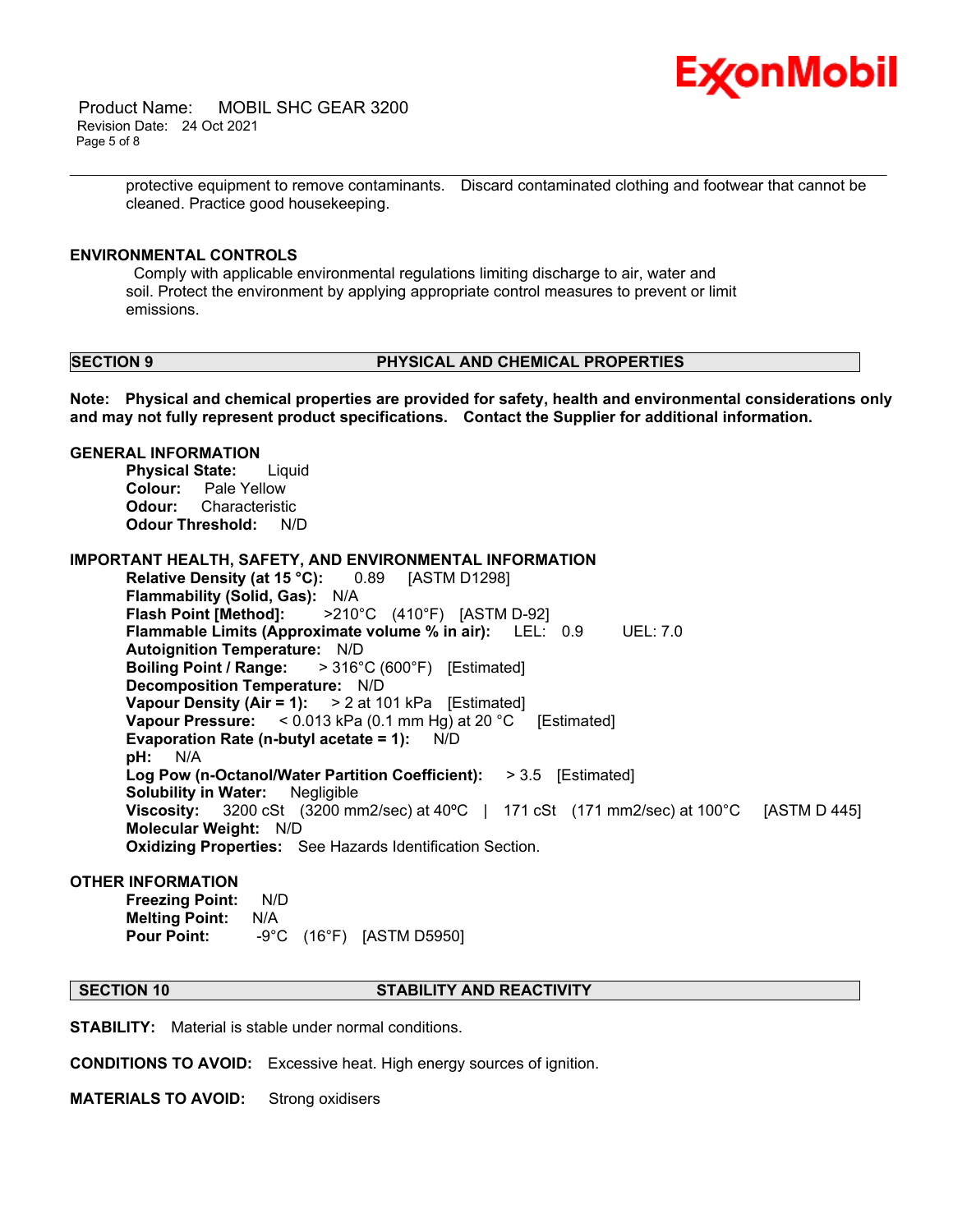

# **HAZARDOUS DECOMPOSITION PRODUCTS:** Material does not decompose at ambient temperatures.

\_\_\_\_\_\_\_\_\_\_\_\_\_\_\_\_\_\_\_\_\_\_\_\_\_\_\_\_\_\_\_\_\_\_\_\_\_\_\_\_\_\_\_\_\_\_\_\_\_\_\_\_\_\_\_\_\_\_\_\_\_\_\_\_\_\_\_\_\_\_\_\_\_\_\_\_\_\_\_\_\_\_\_\_\_\_\_\_\_\_\_\_\_\_\_\_\_\_\_\_\_\_\_\_\_\_\_\_\_\_\_\_\_\_\_\_\_\_

**POSSIBILITY OF HAZARDOUS REACTIONS:** Hazardous polymerization will not occur.

**SECTION 11 TOXICOLOGICAL INFORMATION**

# **ACUTE TOXICITY**

| <b>Route of Exposure</b>                    | <b>Conclusion / Remarks</b>                                     |  |
|---------------------------------------------|-----------------------------------------------------------------|--|
| <b>Inhalation</b>                           |                                                                 |  |
| Toxicity: No end point data for material.   | Minimally Toxic. Based on assessment of the components.         |  |
| Irritation: No end point data for material. | Negligible hazard at ambient/normal handling temperatures.      |  |
|                                             |                                                                 |  |
| Ingestion                                   |                                                                 |  |
| Toxicity: No end point data for material.   | Minimally Toxic. Based on assessment of the components.         |  |
|                                             |                                                                 |  |
| <b>Skin</b>                                 |                                                                 |  |
| Toxicity: No end point data for material.   | Minimally Toxic. Based on assessment of the components.         |  |
| Irritation: No end point data for material. | Negligible irritation to skin at ambient temperatures. Based on |  |
|                                             | assessment of the components.                                   |  |
|                                             |                                                                 |  |
| Eye                                         |                                                                 |  |
| Irritation: No end point data for material. | May cause mild, short-lasting discomfort to eyes. Based on      |  |
|                                             | assessment of the components.                                   |  |

# **OTHER HEALTH EFFECTS FROM SHORT AND LONG TERM EXPOSURE**

Anticipated health effects from sub-chronic, chronic, respiratory or skin sensitization, mutagenicity, reproductive toxicity, carcinogenicity, target organ toxicity (single exposure or repeated exposure), aspiration toxicity and other effects based on human experience and/or experimental data.

# **For the product itself:**

Repeated and/or prolonged exposure may cause irritation to the skin, eyes, or respiratory tract. Component concentrations in this formulation would not be expected to cause skin sensitization, based on tests of the components, this formulation, or similar formulations.

#### **Contains:**

Synthetic base oils: Not expected to cause significant health effects under conditions of normal use, based on laboratory studies with the same or similar materials. Not mutagenic or genotoxic. Not sensitising in test animals and humans.

# **IARC Classification:**

**The following ingredients are cited on the lists below:** None.

|              | --REGULATORY LISTS SEARCHED-- |             |
|--------------|-------------------------------|-------------|
| $1 = IARC 1$ | $2 = IARC 2A$                 | 3 = IARC 2B |
|              |                               |             |

**SECTION 12 ECOLOGICAL INFORMATION**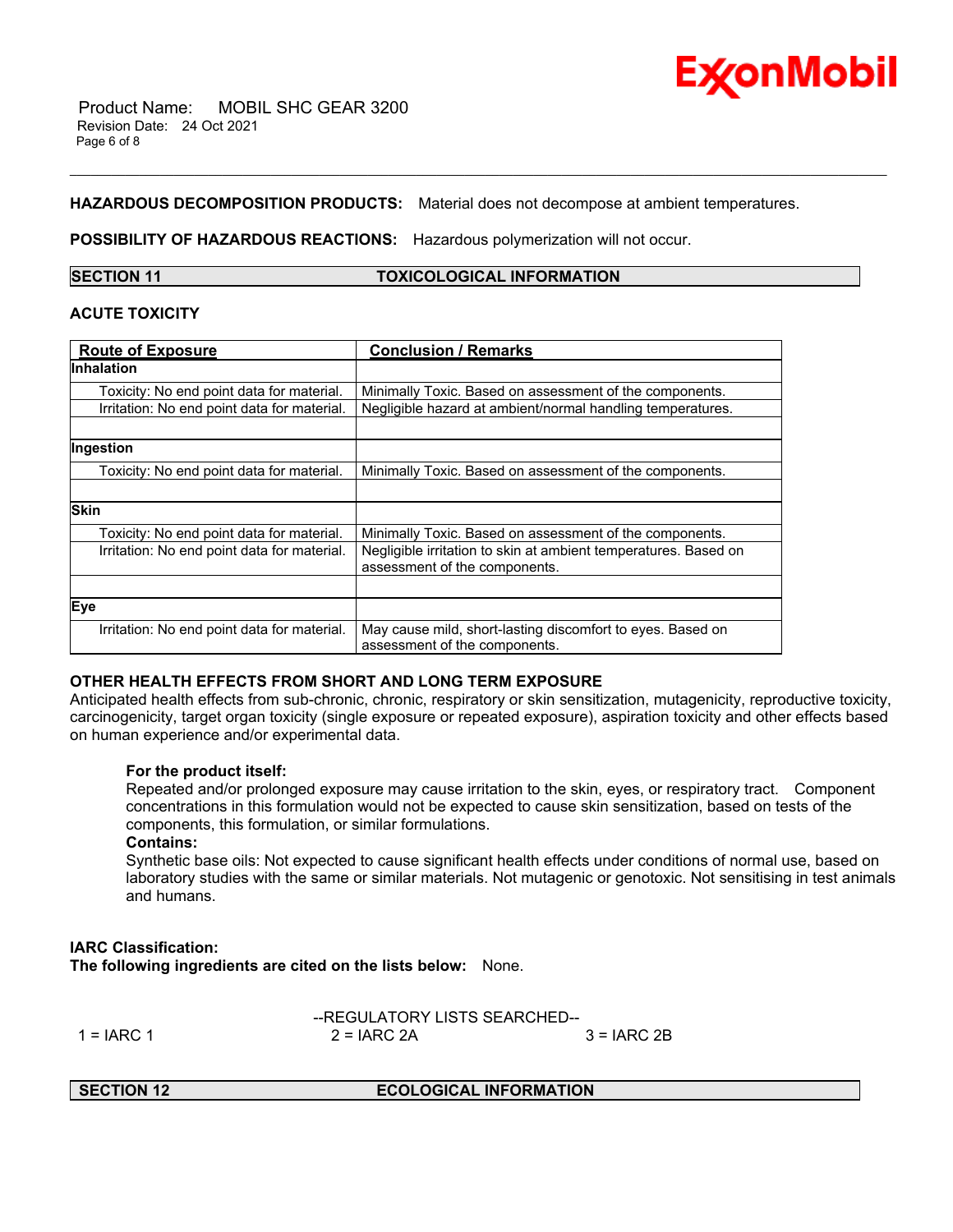

 Product Name: MOBIL SHC GEAR 3200 Revision Date: 24 Oct 2021 Page 7 of 8

\_\_\_\_\_\_\_\_\_\_\_\_\_\_\_\_\_\_\_\_\_\_\_\_\_\_\_\_\_\_\_\_\_\_\_\_\_\_\_\_\_\_\_\_\_\_\_\_\_\_\_\_\_\_\_\_\_\_\_\_\_\_\_\_\_\_\_\_\_\_\_\_\_\_\_\_\_\_\_\_\_\_\_\_\_\_\_\_\_\_\_\_\_\_\_\_\_\_\_\_\_\_\_\_\_\_\_\_\_\_\_\_\_\_\_\_\_\_ The information given is based on data for the material, components of the material, or for similar materials, through the application of bridging principals.

# **ECOTOXICITY**

Material -- Not expected to be harmful to aquatic organisms.

#### **MOBILITY**

 Base oil component -- Low solubility and floats and is expected to migrate from water to the land. Expected to partition to sediment and wastewater solids.

# **SECTION 13 DISPOSAL CONSIDERATIONS**

Disposal recommendations based on material as supplied. Disposal must be in accordance with current applicable laws and regulations, and material characteristics at time of disposal.

### **DISPOSAL RECOMMENDATIONS**

Product is suitable for burning in an enclosed controlled burner for fuel value or disposal by supervised incineration at very high temperatures to prevent formation of undesirable combustion products. Protect the environment. Dispose of used oil at designated sites. Minimize skin contact. Do not mix used oils with solvents, brake fluids or coolants.

**Empty Container Warning** Empty Container Warning (where applicable): Empty containers may contain residue and can be dangerous. Do not attempt to refill or clean containers without proper instructions. Empty drums should be completely drained and safely stored until appropriately reconditioned or disposed. Empty containers should be taken for recycling, recovery, or disposal through suitably qualified or licensed contractor and in accordance with governmental regulations. DO NOT PRESSURISE, CUT, WELD, BRAZE, SOLDER, DRILL, GRIND, OR EXPOSE SUCH CONTAINERS TO HEAT, FLAME, SPARKS, STATIC ELECTRICITY, OR OTHER SOURCES OF IGNITION. THEY MAY EXPLODE AND CAUSE INJURY OR DEATH.

**SECTION 14 TRANSPORT INFORMATION**

**LAND** : Not Regulated for Land Transport

**SEA (IMDG):** Not Regulated for Sea Transport according to IMDG-Code

**AIR (IATA):** Not Regulated for Air Transport

### **SECTION 15 REGULATORY INFORMATION**

**Material is Not Hazardous as defined by the Hazardous Substances (Health and Safety Reform Revocations) Regulations 2017.**

**Product is not regulated according to New Zealand Land Transport Rule.**

**REGULATORY STATUS AND APPLICABLE LAWS AND REGULATIONS**